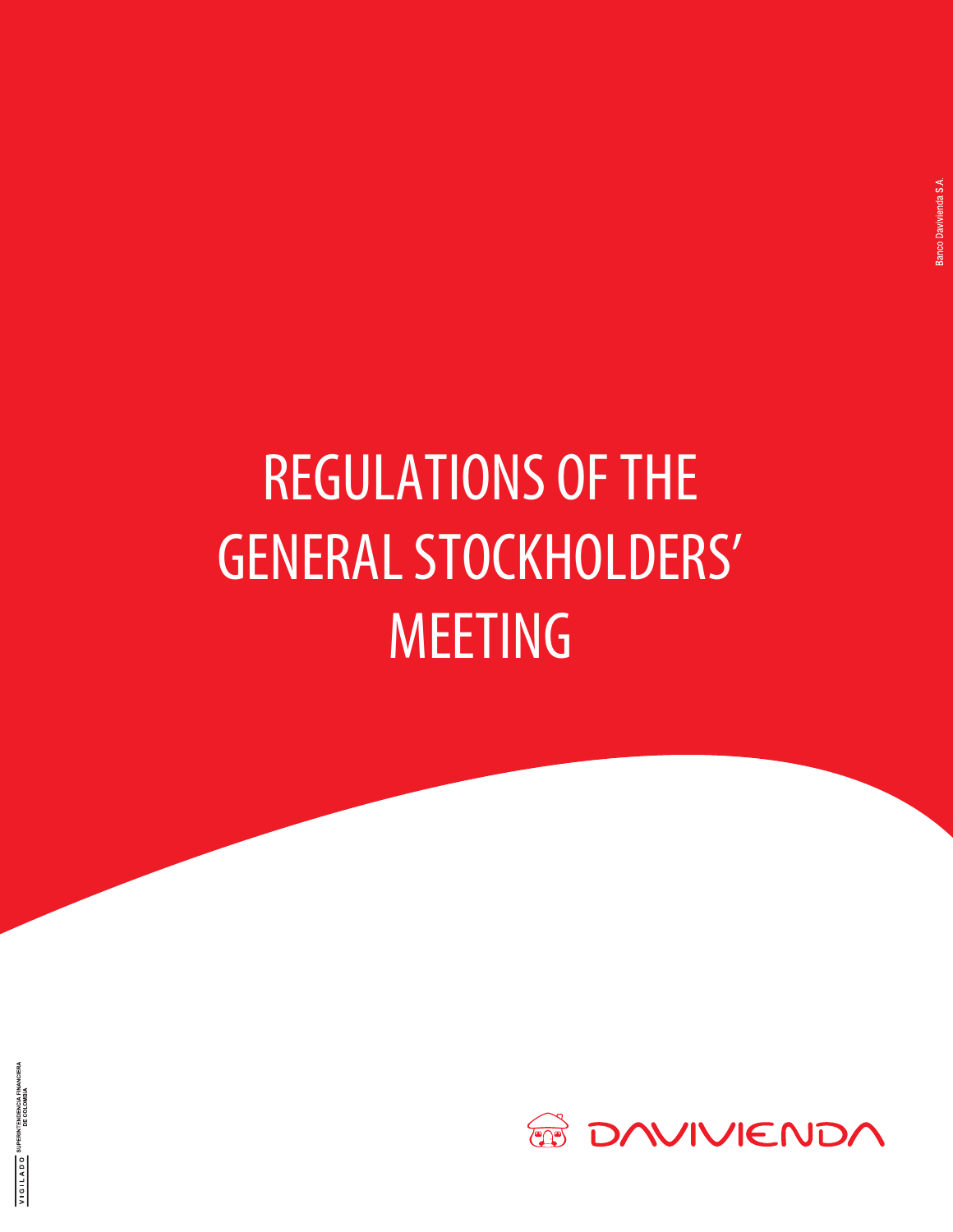## **CONTENTS**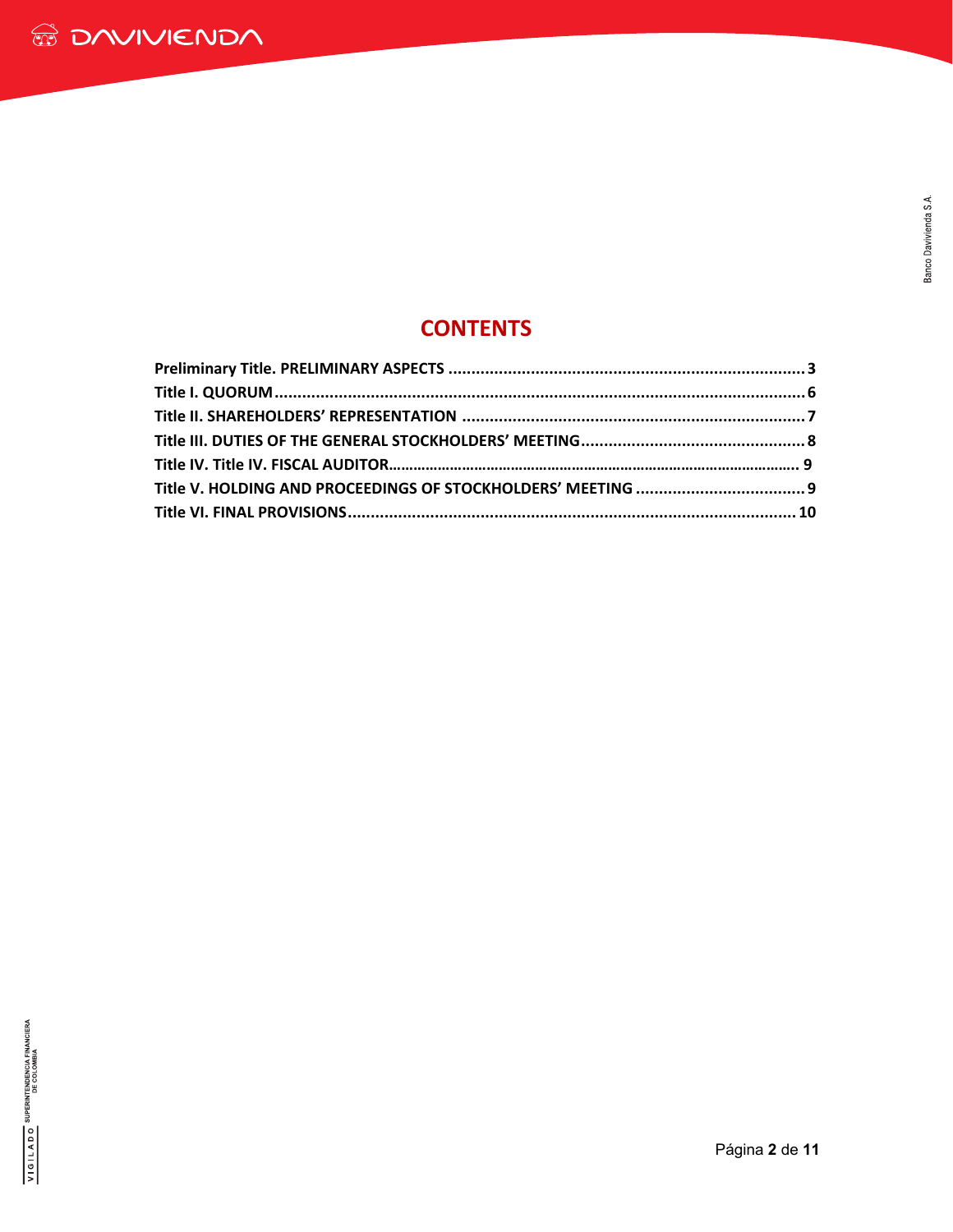#### **REGULATIONS OF THE GENERAL STOCKHOLDERS' MEETING OF BANCO DAVIVIENDA S.A.[1](#page-2-0)**

Without prejudice to compliance with legal and statutory regulations related to the Shareholders' Meeting, the shareholders of Banco Davivienda S.A. have approved these regulations, under the terms indicated below.

#### **Preliminary Title. PRELIMINARY ASPECTS**

**Article 1. Membership.** Pursuant to the Company's Bylaws, the General Shareholders' Meeting of Banco Davivienda S.A. will consist of the shareholders registered in the record book called "Shareholders' Ledger," or their representatives or proxies meeting with the quorum and under the conditions provided for by Law and in the corporate bylaws<sup>[2](#page-2-1)</sup>.

**Article 2. Chairperson.** The General Shareholders' Meeting will be chaired by the President of the Bank, and in his or her absence by the person designated by the shareholders present at the meeting<sup>[3](#page-2-2)</sup>.

**Article 3. Meetings.** The General Shareholders' Meetings will be ordinary and extraordinary. Ordinary meetings will be held twice a year in the months from January to March and July to September at the corporate headquarters of Banco Davivienda S.A. on the date and time indicated in the notice. If the Ordinary Shareholders' Meeting is not called timely, the same shall meet on its own right on the first business day of April or of October, as the case may be, at ten in the morning (10:00 a.m.), at the Bank's headquarters.

Extraordinary meetings will be held by the Chairman of the Board, or by the President of the Company, or by the Statutory Auditor, whenever they deem it convenient.

Any of the above bodies may call the General Shareholders' Meeting to extraordinary meetings when so required, by a singular or plural number of Shareholders representing at least 15% of the shares subscribed.

Nevertheless, a General Shareholders' Meeting may be held without prior call and in any place when the total shares subscribed are represented.

<span id="page-2-0"></span><sup>-</sup><sup>1</sup> These regulations are in conformity with Measure No. 9.1 of the Corporate Governance Country Code, which provides: " The corporation has a regulation for the General Assembly of Shareholders, which set up norms for any tasks within its competence. They range from its meeting calls, to the preparation of the information intended for shareholders, their attendance, the development and exercise of their political rights, so that they are fully aware about the regime that governs the Assembly's sessions.

 $^{\rm 2}$  In accordance with the article 23 of the By- laws of Banco Davivienda S.A.

<span id="page-2-2"></span><span id="page-2-1"></span> $3$  In accordance with the article 27 of the By-laws of Banco Davivienda S.A.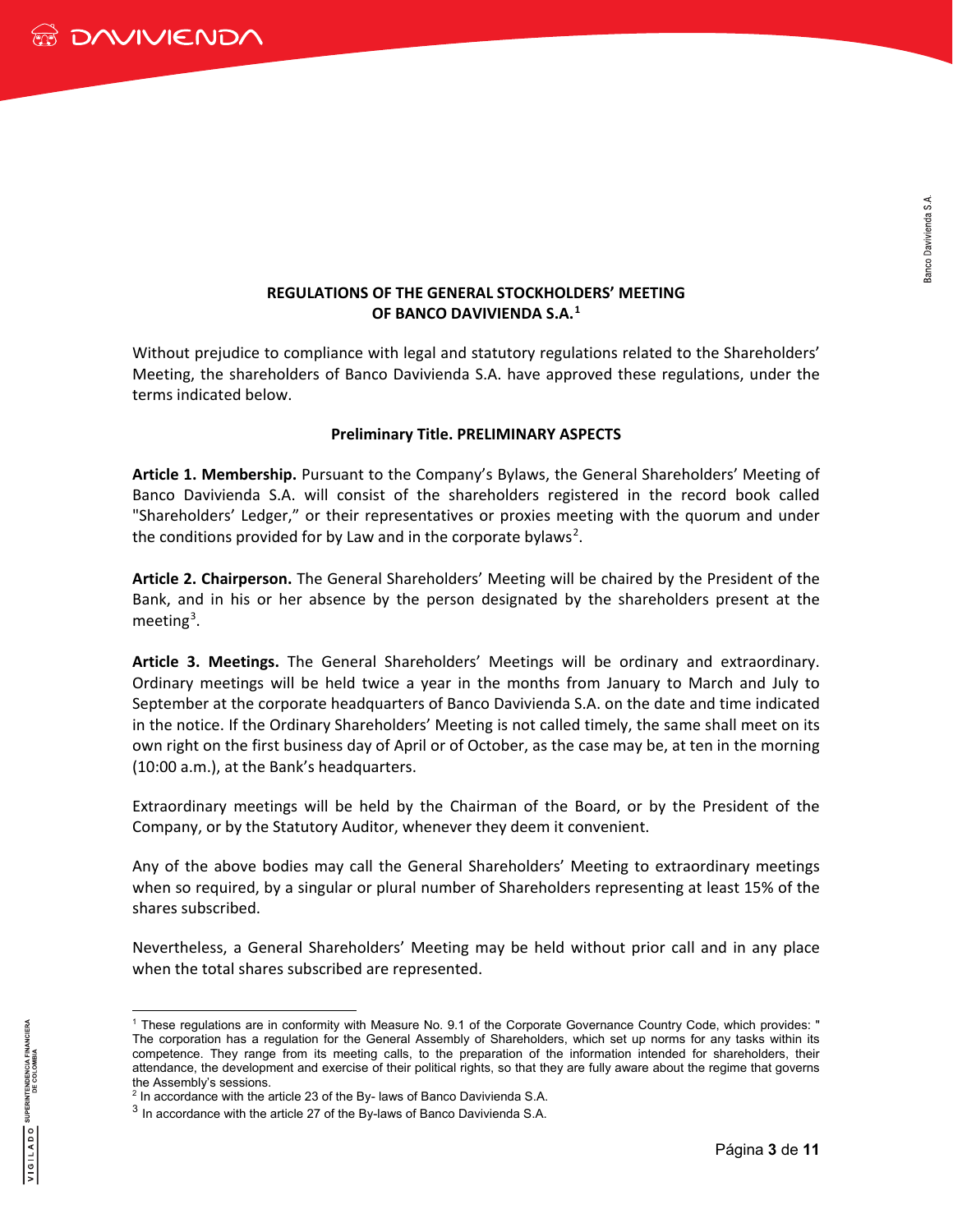On the other hand, the Financial Superintendent may also order the call of an extraordinary Shareholders' Meetings or do so directly in the following cases:

- a) When no meetings have been held at the times determined by law or the bylaws.
- b) When serious irregularities have been incurred by management that must be known or remedied by the Shareholders' Meeting. The order to call the Meeting will be fulfilled by the legal representative or the statutory auditor.
- c) When requested by a group of shareholders of the Bank representing a number of shares not exceeding 10% of the shares outstanding and who do not have representation within the Company's management, provided it is considered that their rights have been infringed.[4](#page-3-0)

Likewise, the General Shareholders' Meeting may be virtual<sup>[5](#page-3-1)</sup>, under the terms established by law and the bylaws<sup>[6](#page-3-2)</sup>.

Article 4. Notice<sup>[7](#page-3-3)</sup>. Notices to ordinary General Shareholders' Meetings shall be sent at least fifteen (15) business days in advance, through a notice that will be published in a daily of national circulation or by personal and written communication addressed to each shareholder by certified mail to the address that he or she has registered with the Bank. For extraordinary meetings, the notices will be given in the same manner at least five (5) calendar days in advance.

Similarly, in order to facilitate shareholders' making of decisions considered in the Shareholders' Meetings, the documentation necessary for the proper information of shareholders on the subjects to be discussed will be available within the term of the Notice and at the corporate headquarters of Banco Davivienda S.A.

**Article 5. Agenda.** The agenda must be clear and adequately detailed in such a way that the shareholders have full knowledge of the subjects to be discussed<sup>[8](#page-3-4)</sup>.

The above, notwithstanding the authority that the Assembly has to discuss additional subjects. The notices for extraordinary meetings must specify the subjects for deliberation and decision, and different matters may not be discussed unless so decided by the majority of the shares represented, once the agenda has been extinguished

<sup>4</sup> Art. 423 of the Commercial Code.

<span id="page-3-1"></span><span id="page-3-0"></span><sup>5</sup> Article 19 of Law 222 of 1995.

<sup>6</sup> First paragraph of article 24 of the Statutes of Banco Davivienda S.A.

<span id="page-3-3"></span><span id="page-3-2"></span><sup>7</sup> Art. 25 of the by-laws of Banco Davivienda S.A.

<span id="page-3-4"></span><sup>&</sup>lt;sup>8</sup> This article keeps the agreement with Measure No. 10.5: "Agenda by the Board, the precision, the content of the topics to be discussed, the avoidance of the issues of transcendence, the concealment or masking under imprecise, generic mentions, too much general or broad as "other" or "propositions and several".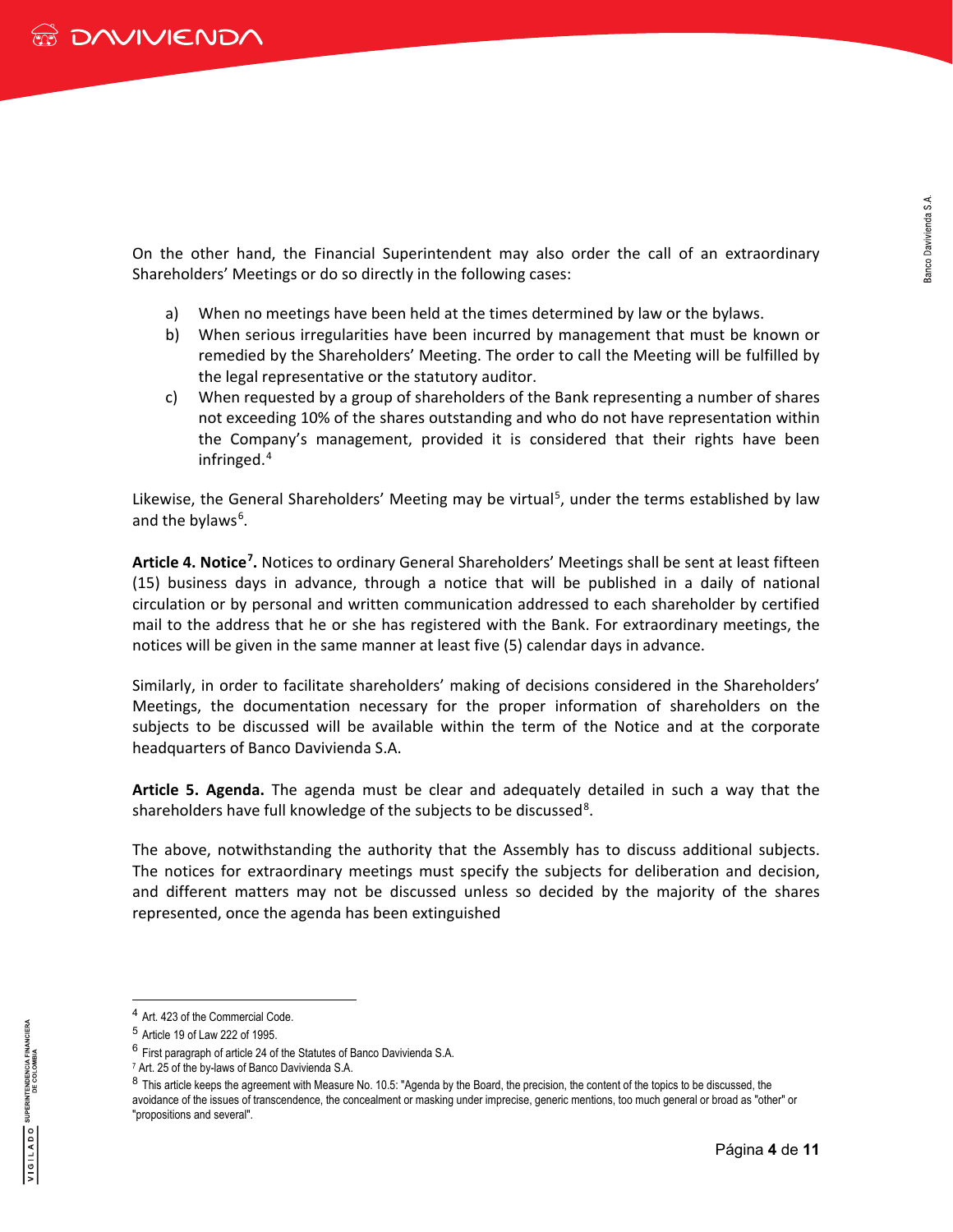When the Shareholders' Meeting is going to consider and decide on operations related to spinoffs, changes of corporate purpose, waivers of preemptive rights, changes of corporate headquarters and advanced dissolution<sup>[9](#page-4-0)</sup>, the agenda must expressly contain these issues.

**Article 6. Inclusion of Items in the Agenda of an Ordinary Session of the Assembly[10](#page-4-1).**  Shareholders who individually considered are holders of five percent (5%) or more of the capital, have the right to propose the inclusion of one or more points to be discussed in the agenda of the Ordinary Meeting of General Shareholders and put forth Agreement Proposals related to the points set out in the agenda.

Both the proposals for Additional Items to be included in the agenda and the Agreement Proposals must be filed with the Secretary General in writing at the Office of Investor Affairs within five (5) calendar days after publication of the respective call; and the Secretary will in turn inform the Board.

In the event that the Board accepts the request, by the next day after the Board has met to consider proposals for Additional Items to be included in the agenda and Agreement Proposals, the new points shall be communicated to shareholders.

In the event that the Board does not consider it appropriate to accept the proposals for Additional Items to the agenda or Agreement Proposals, the Board, through the Secretary General, shall respond in writing explaining the reasons for its decision and informing Shareholders of their right to present their proposals during the Assembly in accordance with the provisions of Article 182 of the Commercial Code.

**Article 7. Request for Information on Items in the Agenda of Ordinary Sessions of the Assembly.** Within 5 business days prior to the date scheduled for the Ordinary Meeting of the General Assembly of Shareholders, Shareholders may, by notice to the Office of Investor Affairs, file requests regarding the matters on the Agenda, without prejudice to the respective right of inspection.

Banco Davivienda S.A. will attend to these requests as appropriate and refrain from providing confidential and/or reserved information or which can be classified as: i) unreasonable; ii) irrelevant to know the progress or the interests of the Company; iii) whose disclosure put the Company's competitiveness in imminent and serious danger.

If the answer is delivered to the person concerned, the same will be made available to all shareholders under equal availability and conditions, through channels Management considers suitable for this purpose.

<span id="page-4-1"></span><span id="page-4-0"></span><sup>&</sup>lt;sup>9</sup> This includes an agreement with measure 10.4 of the country code that says "The improper split can only be analyzed and approved by the General Assembly of Actors in this point has been included expressly in the call of the respective meeting. <sup>10</sup> In accordance with the first paragraph of article 25 of the By-laws.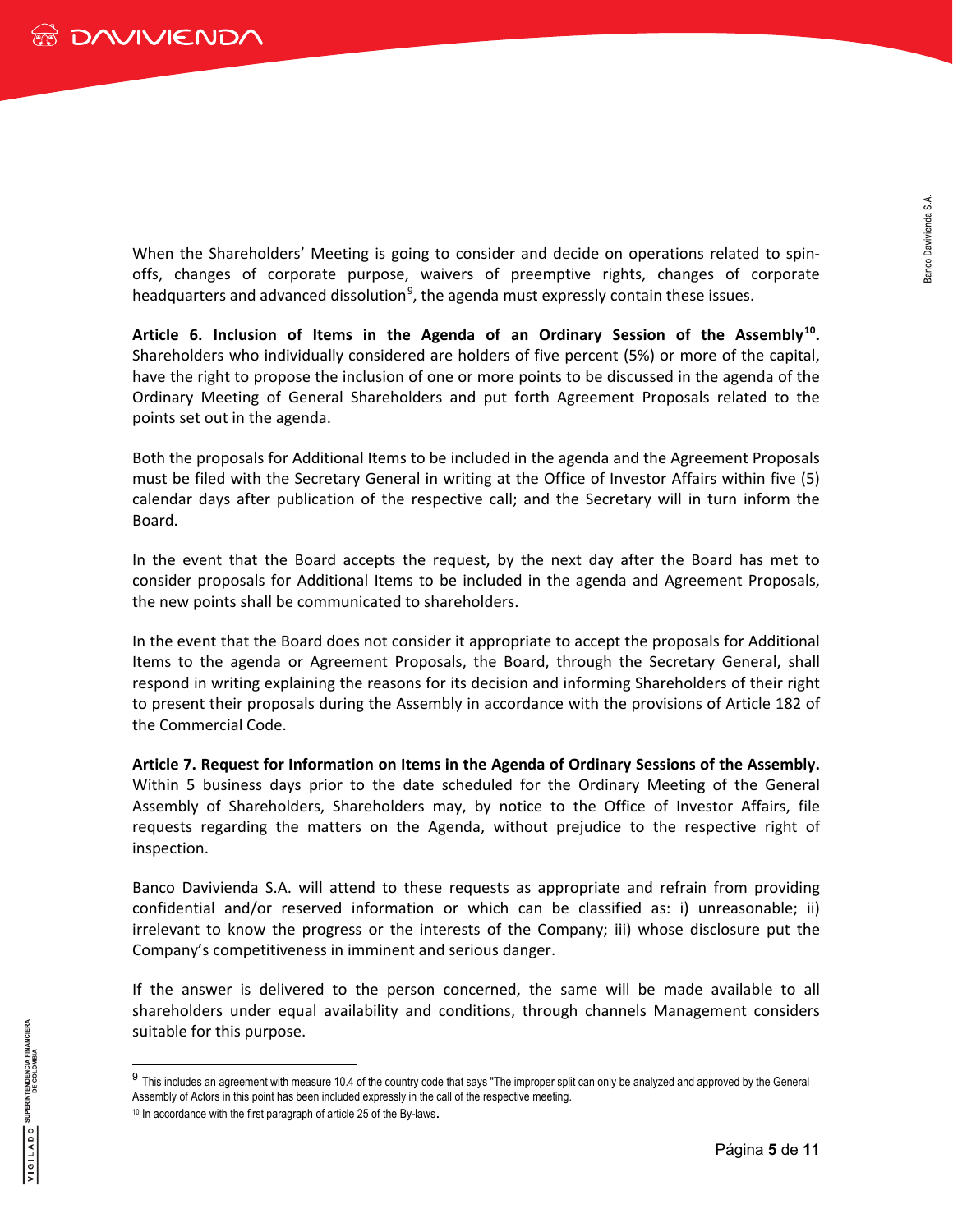**Article 8. Right of Inspection.** The Bank will facilitate decisions by its shareholders by making available to them, within the term of the notice and at its corporate headquarters, the information required by legal regulations for exercising the right of inspection.

In no case this right will be extended to documents that deal with industrial secrets, or to data that if disclosed may be used in detriment of the corporation.<sup>[11](#page-5-0)</sup>

**Article 9. Secretary.** The Bank's Legal Vice President shall serve as Secretary for the General Shareholders' Meeting, without prejudice to the fact that the Shareholders' Meeting may decide otherwise.

**Article 10. Minutes of the Meetings.** Minutes will be drafted of all General Shareholders' Meetings<sup>[12](#page-5-1)</sup>, which will be signed by the Meeting's Chairman and Secretary, and will be recorded in a duly registered Book of Minutes when approved.

The minutes shall mention the place, date and time of meeting; number of shares subscribed; time and advance notice of the call; a list of those in attendance with an indication of the number of shares each one represents; subjects discussed; decisions adopted and number of votes issued in favor, against or in blank; written evidence by attendees, appointments made, and date and time of adjournment.

The minutes will be approved by a commission of two (02) people elected by the Assembly at the meeting itself. This commission will also be in charge of supervising the voting and the elections that take place in the respective meeting.

**Article 11. Governing Board**: The members of the Bank's Board of Directors may attend the meetings of the Shareholders' Assembly and, together with the President, the Legal Vice President and the Senior Management staff invited, will comprise the Governing Board of the Assembly and will be available to resolve any doubts the shareholders may have. The General Shareholders' Assembly shall be chaired by the Bank's President and, in his or her absence, by the person designated by the shareholders present at the meeting<sup>[13](#page-5-2)</sup>.

#### **Title I. QUORUM**

**Article 12. Quorum for Deliberation[14.](#page-5-3)** In the General Shareholders Meeting there will be a quorum for deliberations with a plurality of shareholders representing at least sixty percent (60%)

 $11$  The shareholders' right of inspection over the company's books or papers is legally established in Article 48 of Law 222 of 1995.

<span id="page-5-2"></span><span id="page-5-1"></span><span id="page-5-0"></span> $12$  Article 189 of the Commercial Code indicates that the copy of the minutes approved by the Shareholders' Meeting is sufficient evidence of the events set forth therein, and what is not evidenced therein shall not be applicable.

<sup>13</sup> Art. 28 of the By-laws of Banco Davivienda S.A

<span id="page-5-3"></span><sup>14</sup> Arts. 25 and 26 of the By- laws of Banco Davivienda S.A.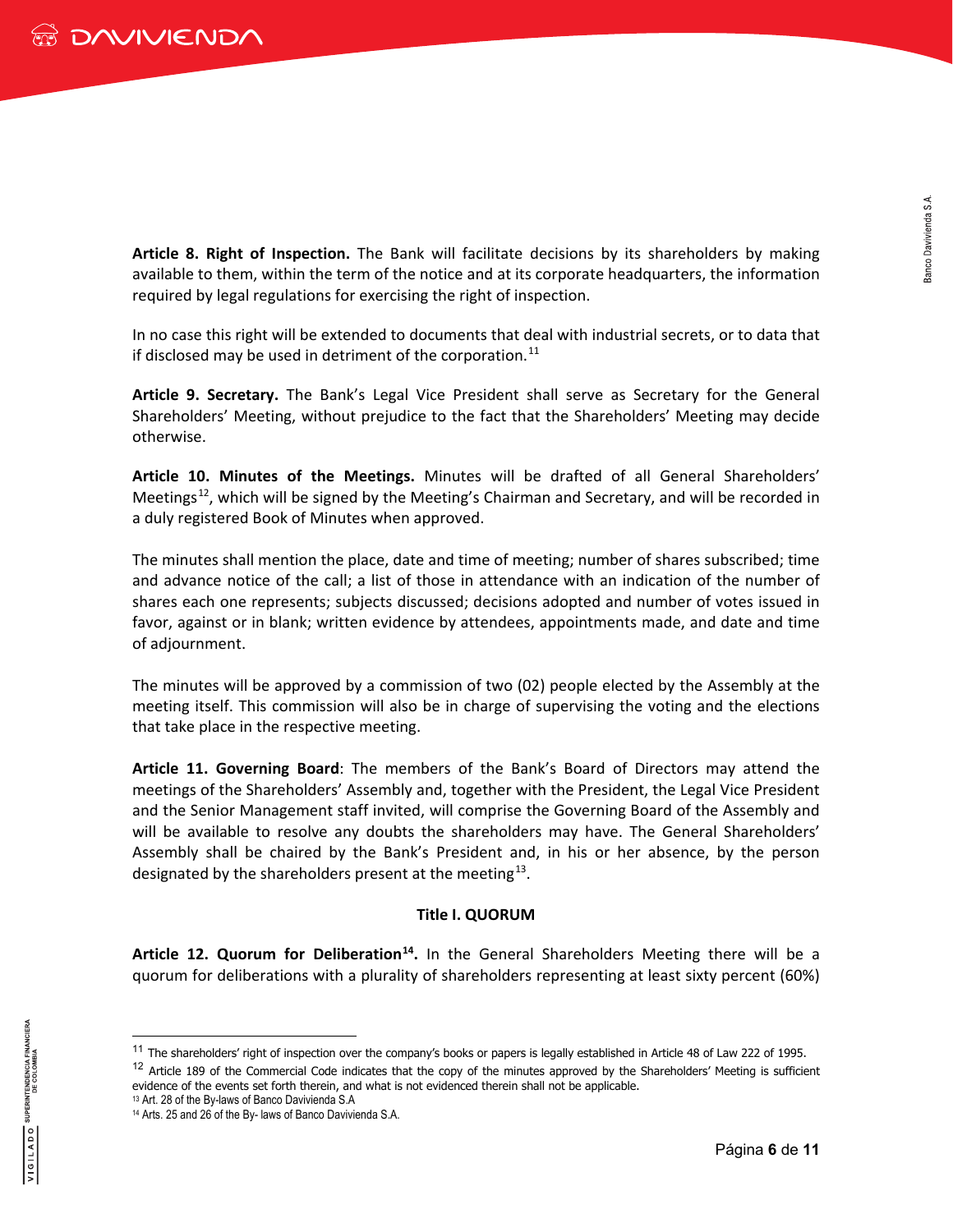of the Bank's shares subscribed, unless the law or the bylaws demand a special majority for certain acts, in which case such a majority shall be required.

If the meeting is called and the same is not held for a lack of quorum, a new meeting will be called which will meet and decide validly with a plurality of shareholders, whatever the number of shares being represented. The new meeting shall not be held before ten (10) business days or after thirty (30) business days, counted from the date of the first meeting. The ordinary Shareholders Meeting that is held by its own right on the first business day of the month of April or October, under the terms of article 422 of the Commercial Code, may deliberate and decide validly under the terms of this article.

For this purpose, those proxies granted for the first meeting will remain in effect for the second meeting, except in case of their revocation.

**Article 13. Quorum for Decision[15](#page-6-0).** The decisions of the General Shareholders Meeting will be adopted by a plurality of shareholders representing the simple majority of the shares represented in the meeting, save in those cases in which the Law or the bylaws of the Bank require a higher majority, in which case said majority will be required.

Notwithstanding the foregoing, decrees regarding the reform of bylaws, capital increases and merger with other entities, shall be approved by the Shareholders' Meeting with the favorable vote of a plurality of shareholders representing at least seventy percent (70%) of the shares represented in the respective meeting.

**Paragraph.- Special Report.** Operations for capital increases waiving the right of first refusal in the subscription of shares, and events of mergers or divisions, inasmuch as they may lead to the dilution of minority shareholders' capital, shall be subject to a prior report by the Board, containing an opinion on the terms of the transaction by an independent external adviser with recognized solvency, appointed by the Board.

This report will be made available to shareholders prior to the meeting of the Assembly, within the term established by the regulations.

#### **Title II. REPRESENTATION OF SHAREHOLDERS**

**Article 14. Proxies[16.](#page-6-1)** Every shareholder may be represented in the General Shareholders Meeting by a proxy<sup>[17](#page-6-2)</sup> granted in writing, indicating the name of the person acting as proxy, the person who

<span id="page-6-0"></span><sup>-</sup><sup>15</sup> Arts. 27, 31 and 34 of the By-laws of Banco Davivienda S.A.

<sup>16</sup> Art. 18 of the By- laws of Banco Davivienda S.A.

<span id="page-6-2"></span><span id="page-6-1"></span><sup>&</sup>lt;sup>17</sup> Article 184 of the Commercial Code establishes the mechanisms for shareholders to be represented through a proxy issued in writing.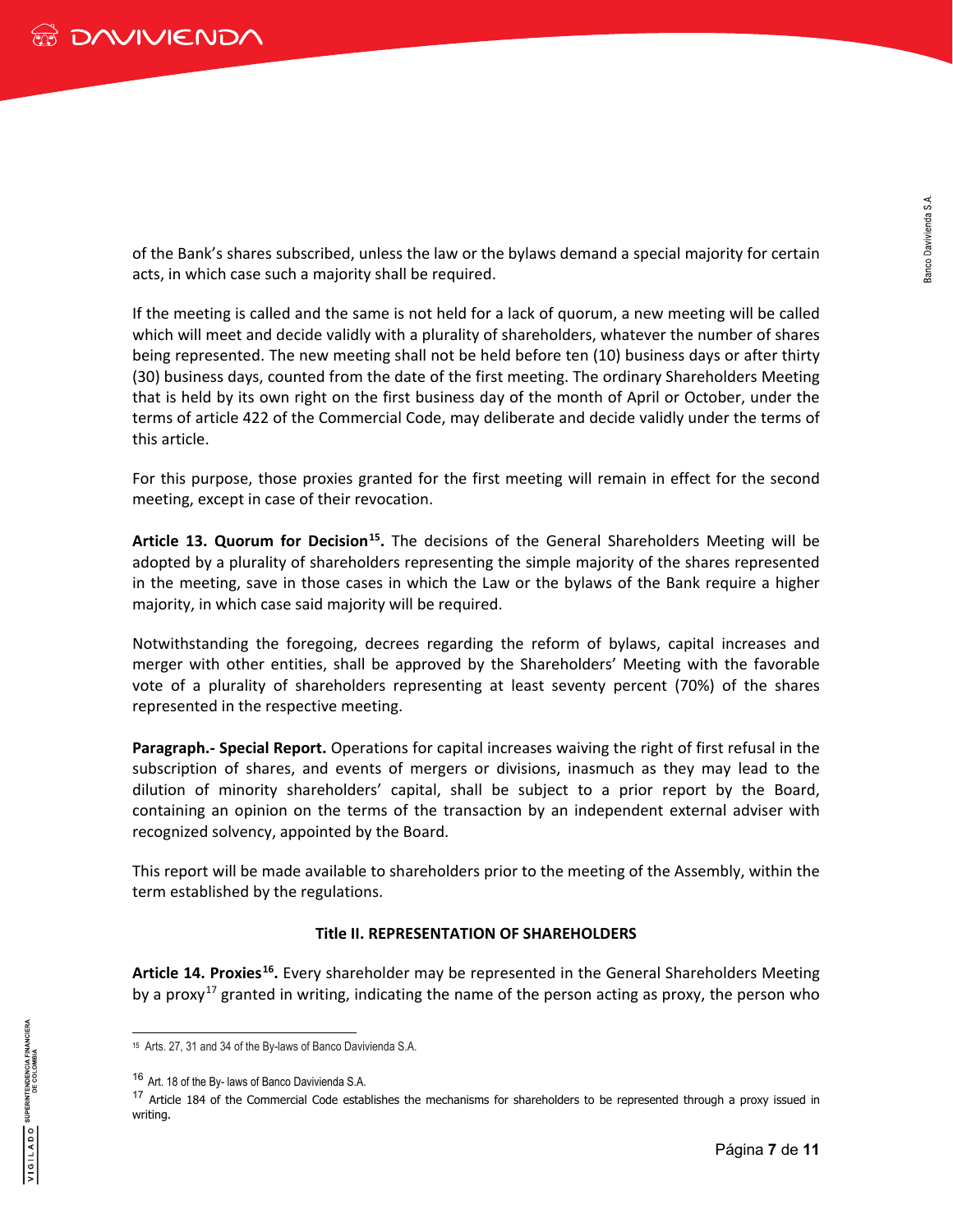may be substituted by him, and the date of the meeting or meetings for which it is granted. It is understood that the proxy granted for one meeting is valid for the various sessions corresponding to the same meeting. The principals and the proxies shall identify themselves pursuant to legal provisions.

**Article 15. Prohibitions on Representation.** Save in the cases of legal representation, Bank administrators and employees shall not represent at the General Shareholders' Meetings shares other than their own while exercising their positions, or substitute proxies granted to them. Neither may they vote on the balance sheets and accounts for the ending period or for liquidations $18$ .

No Bank officer can, by himself or through a third person, request or collect proxies for ordinary or extraordinary General Shareholders' Meetings, or recommend or induce by any procedure that proxies be granted in favor of certain candidates.

#### **Title III. DUTIES OF THE GENERAL STOCKHOLDERS' MEETING**

**Article 16. Duties of the General Shareholders Meeting.** The following are duties of the General Shareholders Meeting, in accordance with the Bylaws:

- a) To elect, for a period of two years, five principal directors who will make up the Board of Directors and their respective alternates.
- b) To elect, for a period of two (2) years, the Statutory Auditor and his alternate, taking into consideration that the designee shall be a firm of recognized expertise and reputation and total independence.
- c) To remove freely both the principal and the alternate members of the Board of Directors, and the Statutory Auditor and his alternate.
- d) To establish compensation levels for the members of the Board of Directors and the Statutory Auditor and his alternate.
- e) To approve or disapprove the balance sheet for each period, which together with the remaining attachments and explanations required by law, must be submitted to the Assembly's consideration by the Board of Directors and Bank's President.
- f) To decree the distribution of profits, establish the payment of dividends and determine reserves to be made in addition to those legally required.
- g) To amend the bylaws. Each group of articles that are substantially independent may be voted on separately. In any case, an item shall be voted on separately if any shareholder or group of shareholders representing at least five percent (5%) of the share capital so request during the meeting of the Assembly; this right will be previously disclosed to shareholders.

<span id="page-7-0"></span><sup>-</sup><sup>18</sup> The provisions of this article adopts the stipulations in Article 185 of the Commercial Code.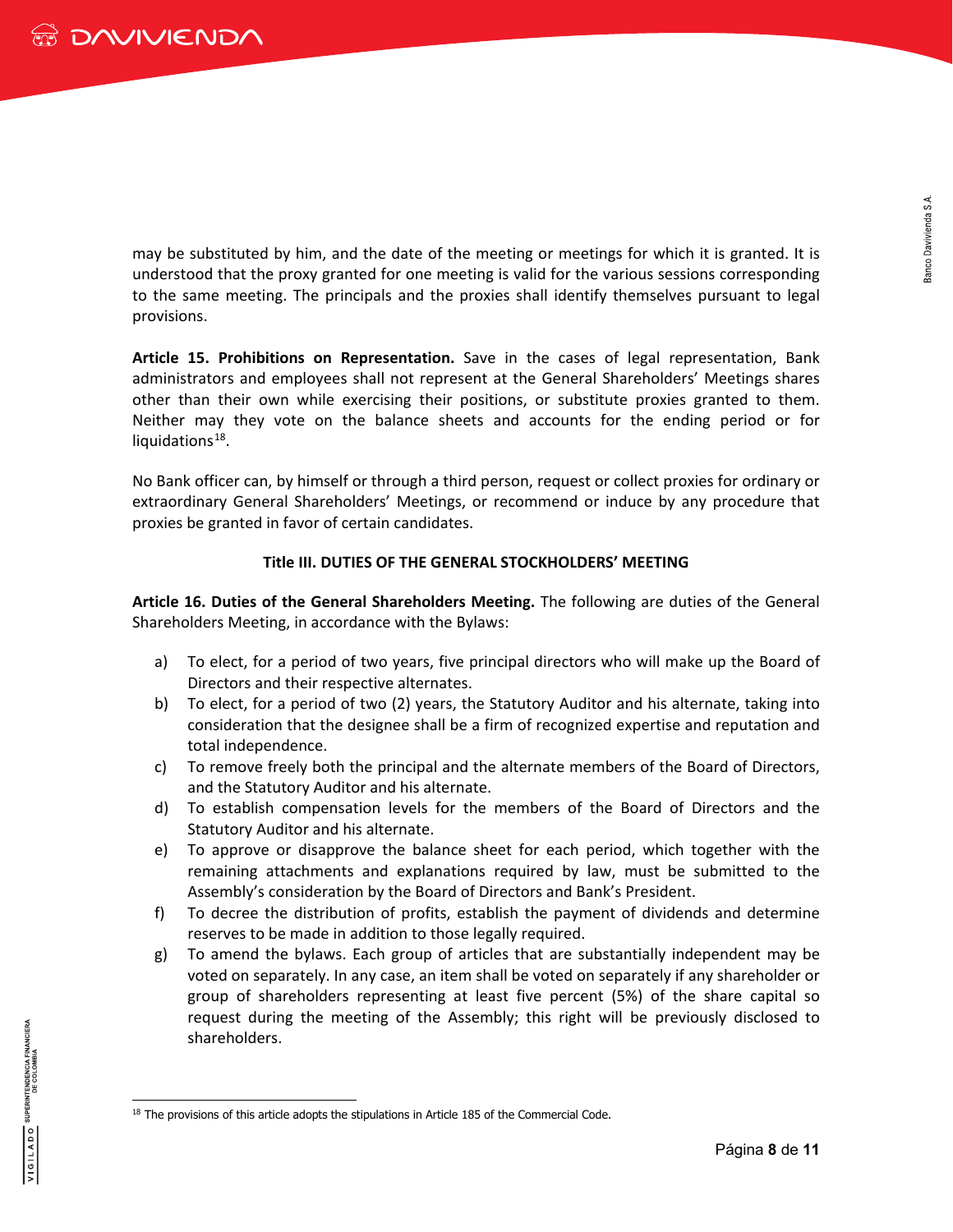- h) To decree capital increases, the expansion or modification of corporate objectives, change of domicile, extension of the Bank's term or its advance dissolution, mergers with other businesses or corporations, disposal of corporate businesses, and any change in the Bank's name.
- i) To direct the course and general orientation of the business and take any measures required in the interest of the corporation, and to exercise all other duties that are indicated in these bylaws and those legally assigned to it as the Bank's highest body.
- j) To authorize the Board of Directors, generally or particularly, when required by circumstances, to make the donations in cash or in kind it considers necessary for the fulfillment of the entity's corporate objective and the performance of corporate operations. The general authorization issued shall remain in effect until its revocation.
- k) Approve the general compensation and succession policy for the Board of Directors.

#### **Title IV. FISCAL AUDITOR**

**Article 17. Auditor's Selection.** In its capacity as parent company, Banco Davivienda S.A. will ensure that the Statutory Auditor firm appointed by the General Meeting of Shareholders perform the Auditor's functions for other Group companies, particularly those subject to inspection and surveillance by the Financial Superintendence of Colombia and its counterparts in other countries.

**Article 18. Disclosure of Relevant Findings by the Auditor.** If there are qualifications in the financial statements at the end of the Statutory Auditor's period, these and the actions that the Company proposes to remedy the situation shall be subject to notice to the shareholders meeting in General Assembly.

When, in spite of the caveats and/or emphases by the Auditor, the Board considers that it must maintain its criteria, this position must be adequately explained and justified by a written report to the General Assembly, specifying the content and scope of the discrepancy.

### **Title V. HOLDING AND PROCEEDINGS OF STOCKHOLDERS' MEETING**

**Article 19. Participation by Shareholders.** Shareholders who wish to take part will be identified indicating their first name, last name and number of shares owned or represented by them.

The information or clarification requested will be provided by the Chairman or, by whoever the Chairman may indicate, as applicable.

**Article 20. Temporary Suspension.** Exceptionally, if any event occurs that substantially alters the good order of the General Shareholders' Meeting, or other extraordinary circumstances occur that prevent its normal operation, the Chairman may decree its suspension during the time that may be necessary to reestablish the conditions that permit its continuation. If the abnormal conditions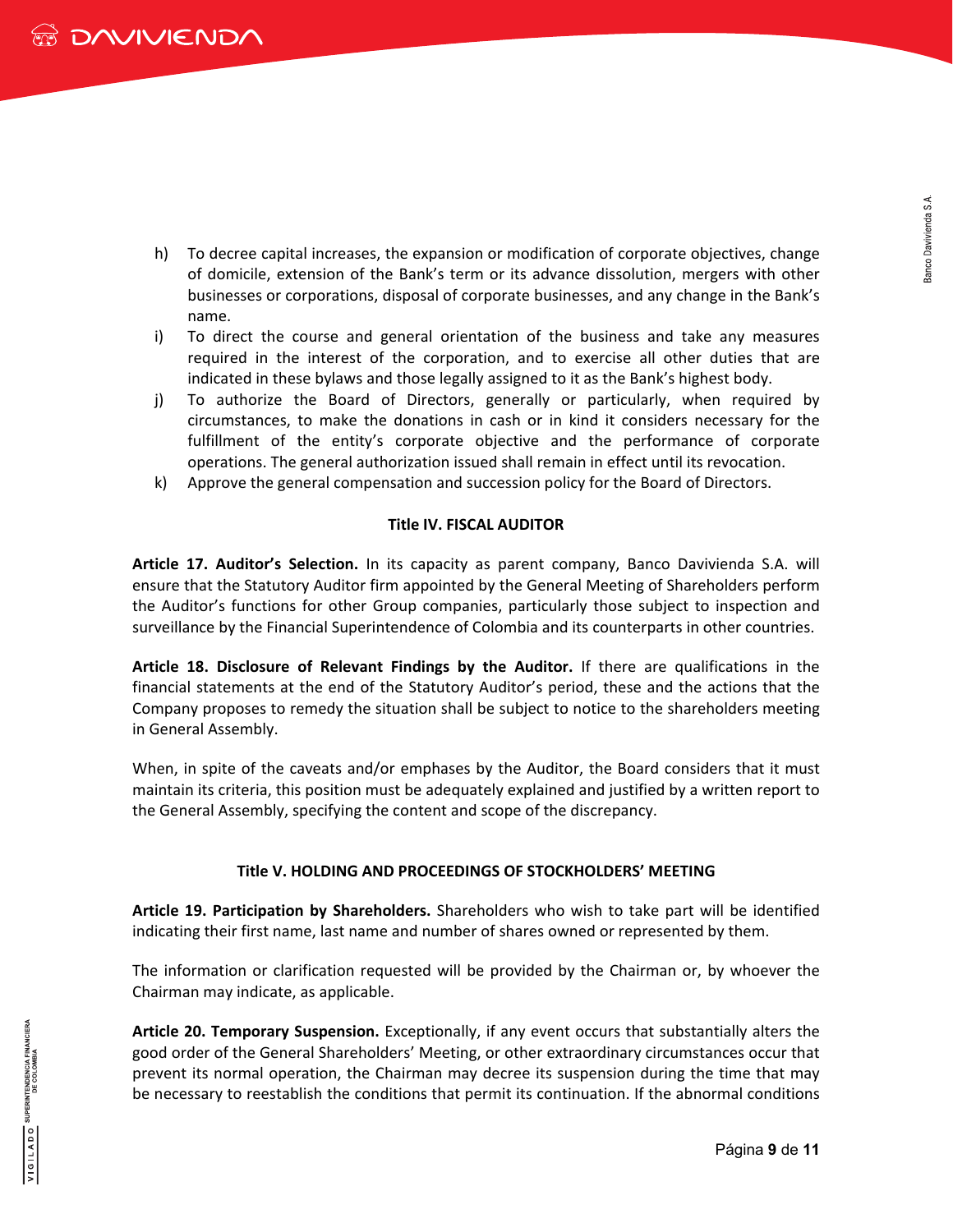continue, the adjournment of the meeting will be proposed to the following day, when so decided by any plurality of those in attendance representing at least fifty-one percent of the shares represented at the meeting. In any event, deliberations may not last beyond three days, if the total of the subscribed shares is not represented.<sup>[19](#page-9-0)</sup>

**Article 21. Adoption of Agreements.** Agreements will be adopted with the majorities required by the law and the corporate bylaws. Each shareholder attending the Meeting will have as many votes as shares owned, without prejudice to legal restrictions.

The Chairman of the Meeting will communicate to the shareholders the approval or disapproval of agreements proposed to the General Shareholders' Meeting, when it has evidence of the existence of sufficient votes to obtain the majorities required in each agreement.

**Article 22. Binding Nature of Decisions.** The decisions by the General Shareholders' Meeting made in accordance with the bylaws and the Law are binding on all shareholders, including absent or dissident members.

**Article 23. Information on the Proceedings of the Shareholders' Meeting.** In order to keep the shareholders who cannot attend the General Shareholders' Meeting informed, Banco Davivienda S.A. will publish in its webpage, during the time that the meeting takes place, a summary of the major aspects that are being decided at the Meeting, such as its time of initiation, place of meeting, quorum for deliberation and major subjects to be discussed, among others.

#### **Title VI. FINAL PROVISIONS**

**Article 24. Approval.** These Regulations will be approved by the General Shareholders' Meeting and must be communicated to the market as relevant information.

**Article 25. Interpretation and Modification.** These Regulations develop the provisions of the Corporate Bylaws and the Code of Corporate Government of Banco Davivienda S.A. regarding the General Shareholders' Meeting; their interpretation and modification shall be carried out by the Assembly itself.

**Article 26. Approval and Effectiveness.** These Regulations, which form a part of the Corporate Governance System of Banco Davivienda S.A., will be applicable as of the next General Shareholders' Meeting after that in which they are approved.

<span id="page-9-0"></span><sup>&</sup>lt;sup>19</sup> Article 430 of the Commercial Code allows a temporary suspension, however, it limits deliberations on bylaws reforms and the creation of preferential shares, which will always require the quorum provided for in the Law or bylaws.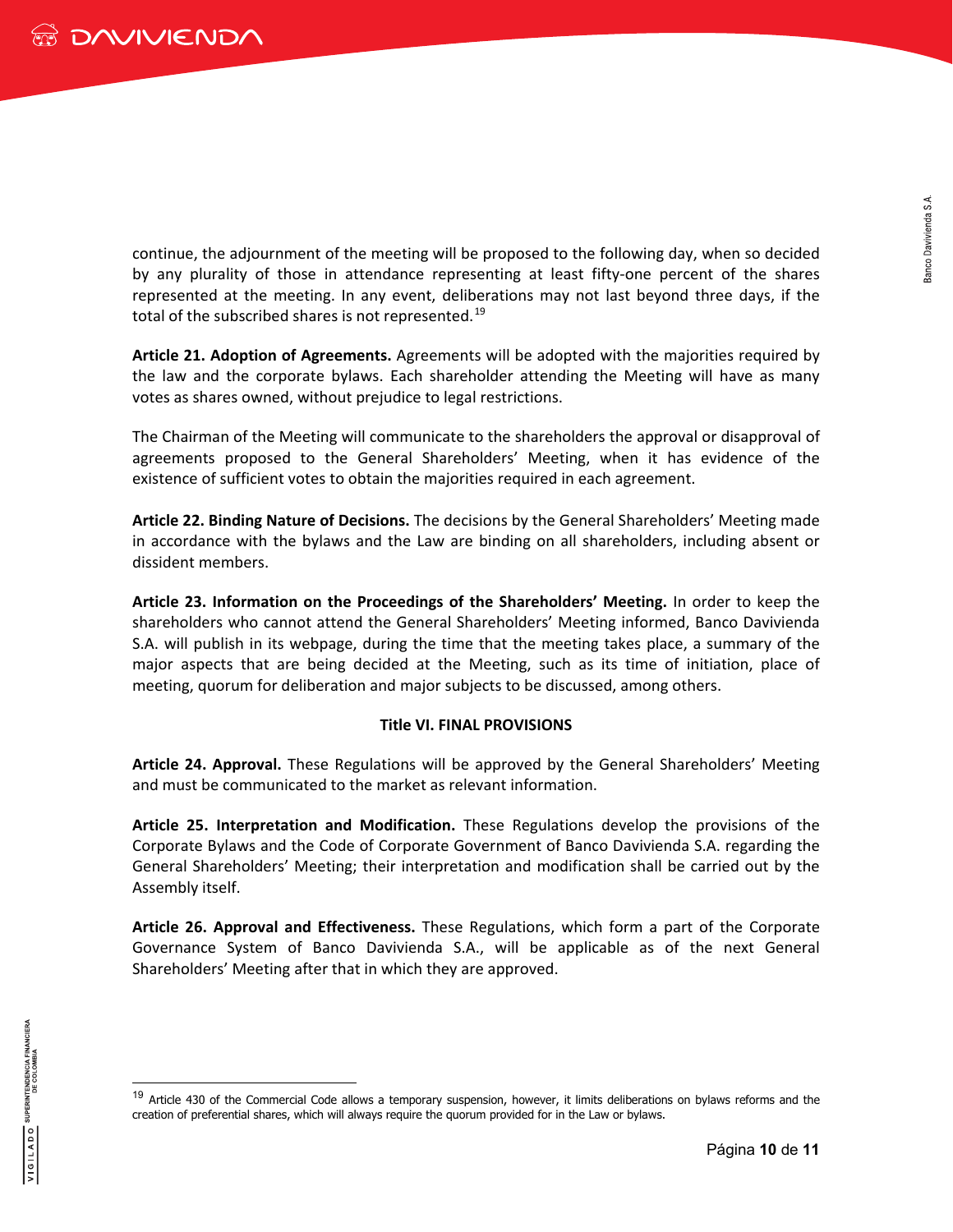| <b>MINUTES</b> | <b>DATE</b>    | <b>SUBJECT</b>                              |
|----------------|----------------|---------------------------------------------|
| 99             | March 08, 2008 | Approval of the Regulations.                |
| 126            |                | Articles 3 and 10 were modified.            |
|                | March 15, 2019 | A new article 11 is included                |
|                |                | The footnotes were updated in the document. |

Banco Davivienda S.A.